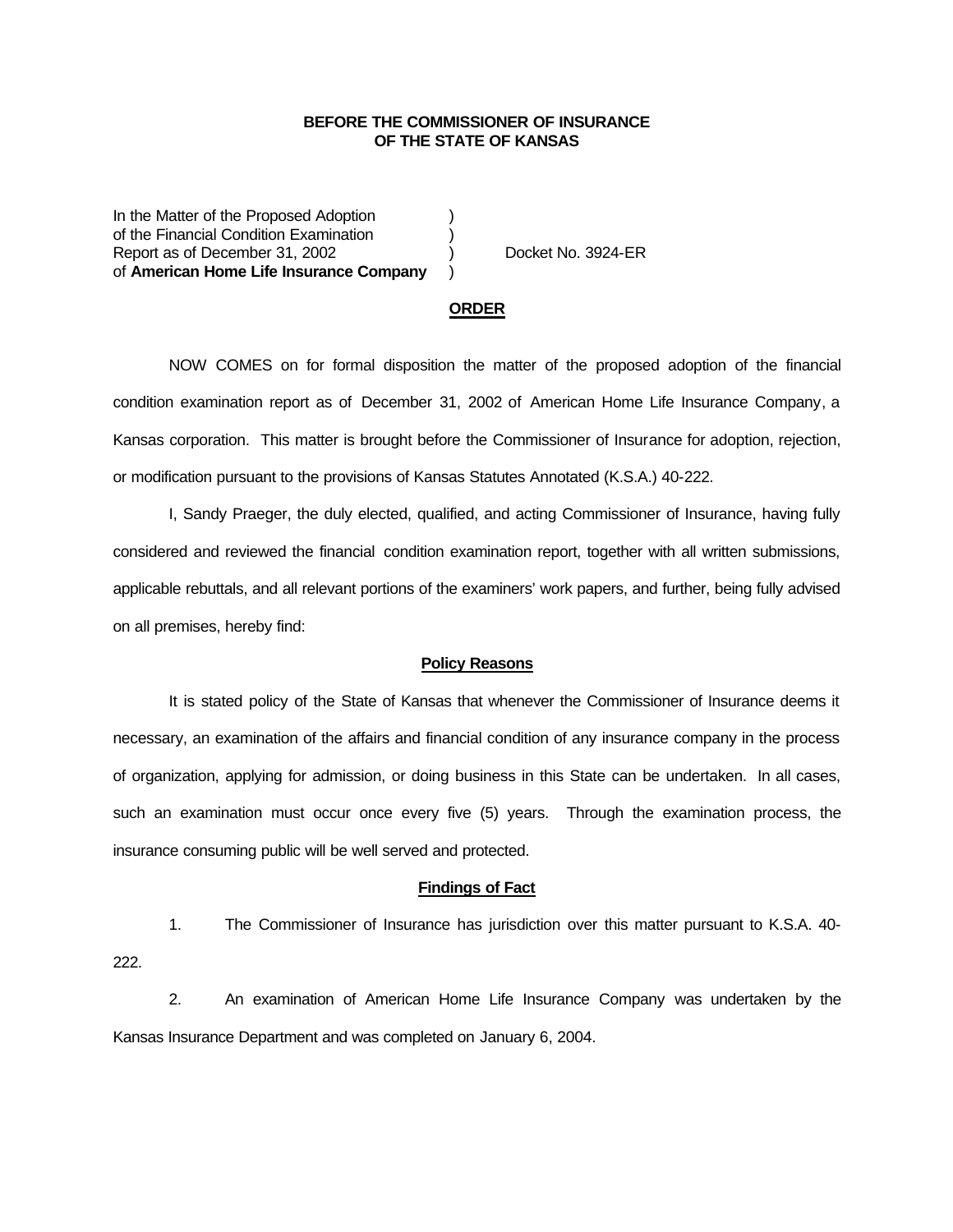3. The examiner-in-charge tendered and filed with the Kansas Insurance Department a verified written report of the examination within thirty (30) days following completion of the examination, to wit; January 6, 2004.

4. Following receipt of the verified report, the Kansas Insurance Department transmitted the report to American Home Life Insurance Company on February 17, 2004, with a duly executed notice advising the company of its opportunity to prepare and submit to the Kansas Insurance Department a written submission or rebuttal with respect to any and all matters contained in the report. American Home Life Insurance Company was further advised that any written submission or rebuttal needed to be filed with the Kansas Insurance Department no later than thirty (30) days after receipt of the verified report.

5. American Home Life Insurance Company filed a written Acceptance of the verified report on February 23, 2004.

6. Based upon the written submission tendered by American Home Life Insurance Company, the company took no exceptions to matters contained in the verified report.

7. Within thirty (30) days of the end of the time period allowed for written submission or rebuttal, the Commissioner of Insurance fully reviewed the report, together with all written submissions and rebuttals provided by American Home Life Insurance Company. The Commissioner of Insurance further reviewed all relevant workpapers.

8. No other written submissions or rebuttals were submitted by American Home Life Insurance Company.

## **Conclusion of Law**

9. K.S.A. 40-222(d)(2) provides:

"Within 30 days of the end of the period allowed for the receipt of written submissions or rebuttals, the commissioner shall fully consider and review the report, together with any written submissions or rebuttals and any relevant portions of the examiners workpapers and enter an order:

(A) Adopting the examination report as filed or with modification or corrections. If the examination report reveals that the company is operating in violation of any law, regulation or prior order of the commissioner, the commissioner may order the company to take any action the commissioner considers necessary and appropriate to cure such violations; or